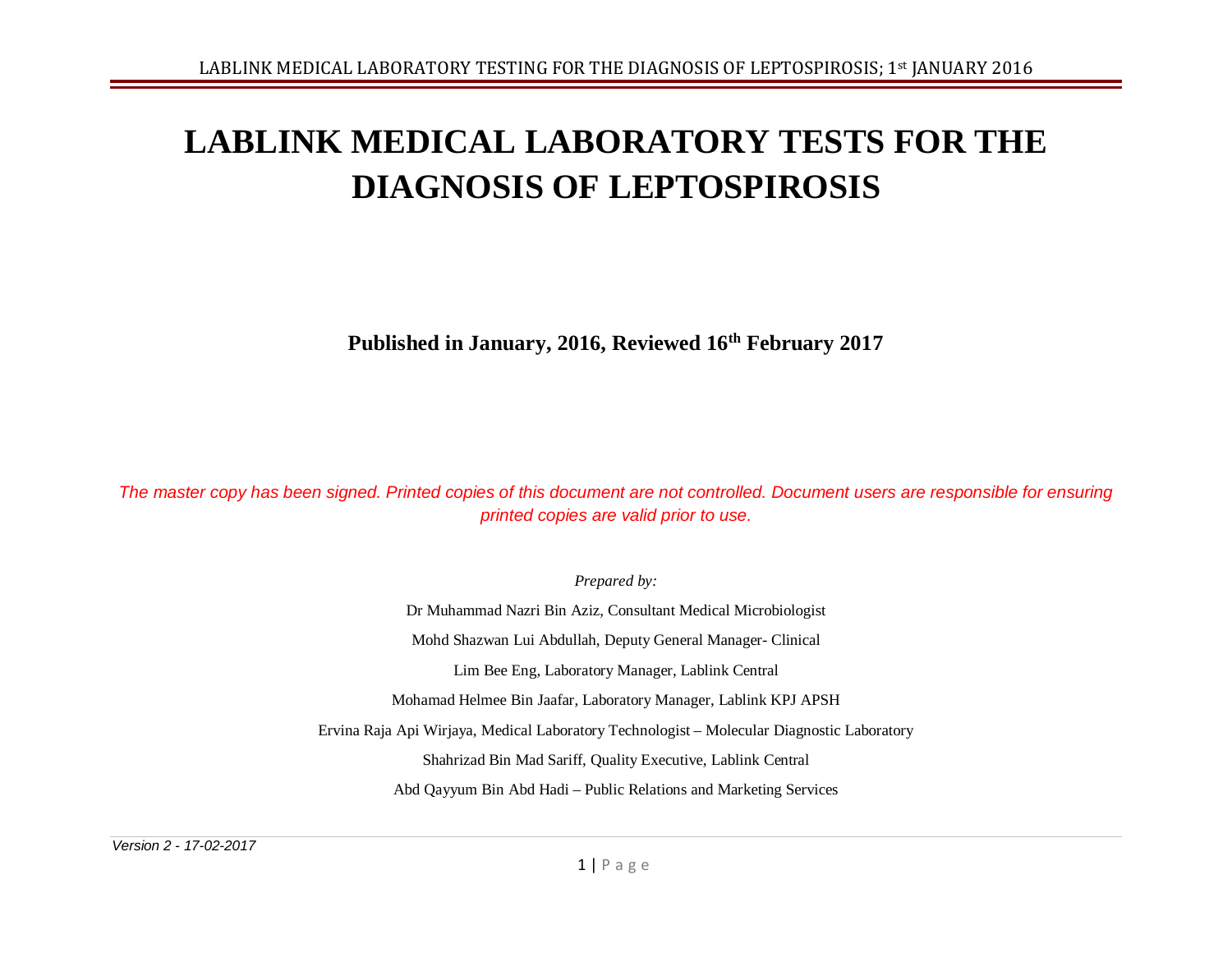# **Table of Contents at a Glance**

| No. | <b>Contents</b>                                             | Page           |
|-----|-------------------------------------------------------------|----------------|
| 1.  | Introduction                                                | 3              |
| 2.  | Diagnosis                                                   | $3 - 9$        |
| 3.  | List of Tests available as at 1 <sup>st</sup> January 2016  | $\overline{9}$ |
| 4.  | List of outsource laboratories                              | 10             |
| 5.  | Table 1 – List of Leptospiral tests according to laboratory | $11\,$         |
| 5.  | Table 2 - Leptospiral Testing Algorithm                     | 12             |
| 6.  | Detailed information of individual Leptospiral Tests        | $13 - 19$      |
| 7.  | Leptospiral IgM Duo Rapid                                   | 13             |
| 8.  | Leptospiral Rapid IgM & IgG                                 | 14             |
| 9.  | Leptorapide Rapid IgM                                       | 15             |
| 10. | Leptospiral DNA PCR                                         | 16             |
| 11. | PCR for Tropical Fever Panel                                | 17             |
| 12. | Microscopic Agglutination Test (MAT) – OUTSOURCE to IMR     | 18             |
| 13. | Leptospiral Culture - OUTSOURCE to IMR                      | 19             |
| 14  | References                                                  | 20             |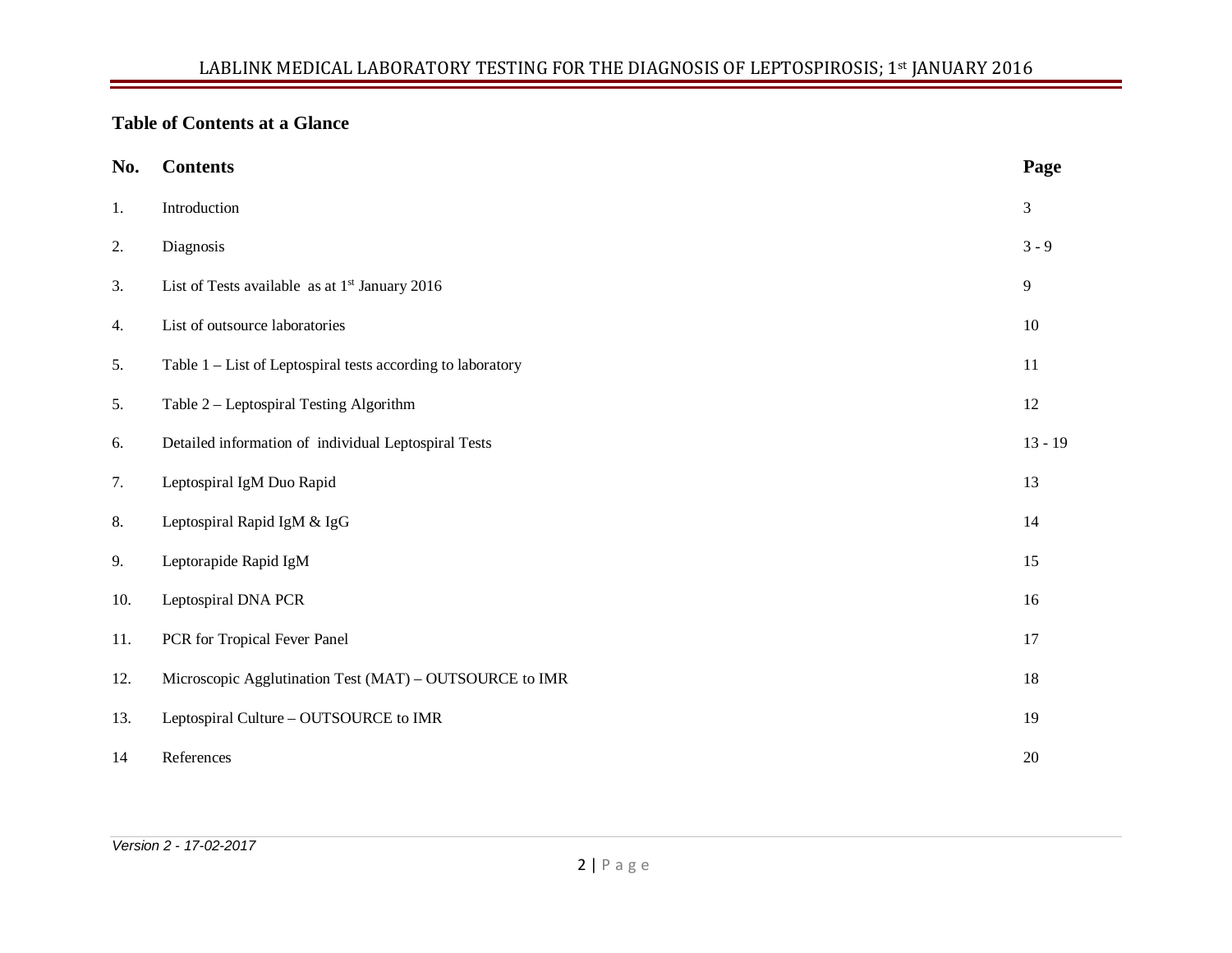#### **1. Introduction**

Leptospirosis occurs worldwide but is most common in temperate or tropical climates. The incidence of leptospirosis in Malaysia is estimated to be between 2-5 cases per 100, 000 population. It is an occupational hazard for many people who work outdoors or with animals, including farmers, veterinarians, meat workers, dairy farmers, and military personnel. Infection is a recreational hazard for campers, or those who participate in outdoor sports in contaminated areas, and has been associated with swimming, wading, and white-water rafting.

Leptospirosis is a bacterial disease that affects humans and animals. It is caused by bacteria of the genus *Leptospira.* In humans, it causes a wide range of symptoms, including high fever, severe headache, chills, muscle aches, vomiting and may include jaundice, red eyes, abdominal pain, diarrhea, or a rash. Clinical diagnosis of leptospirosis is always problematic. Many leptospirosis symptoms can be mistaken for indicators of other diseases such as dengue, dengue haemorrhagic fever, malaria, chikungunya, rickettsial diseases and melioidosis, while some infected individuals may exhibit no symptoms at all.

If the disease is not treated, the patient could develop kidney damage, meningitis, liver failure, and respiratory haemorrhage. The illness lasts from a few days to three weeks or longer and is treated with antibiotics. In rare cases, death occurs. Outbreaks of leptospirosis are usually caused by exposure to water contaminated with the urine of infected animals. Many different kinds of animal carry the bacterium; they may become sick but sometimes have no symptoms. *Leptospira* organisms have been found in cattle, pigs, horses, dogs, rodents, and wild animals, including marine mammals. Humans become infected through contact with water, food, or soil containing urine from these infected animals. This may happen by swallowing contaminated food or water or through skin contact, especially with mucosal surfaces such as the eyes or nose, or with broken skin.

#### **2. Diagnosis**

Diagnosis of leptospirosis may be accomplished by direct detection of the organism or its components in blood, CSF, peritoneal fluid, urine, or tissues, by isolation of leptospires in cultures, or by detection of specific antibodies in serum or plasma. The collection of appropriate specimens and selection of tests for diagnosis depend upon the timing of collection and the duration of symptoms.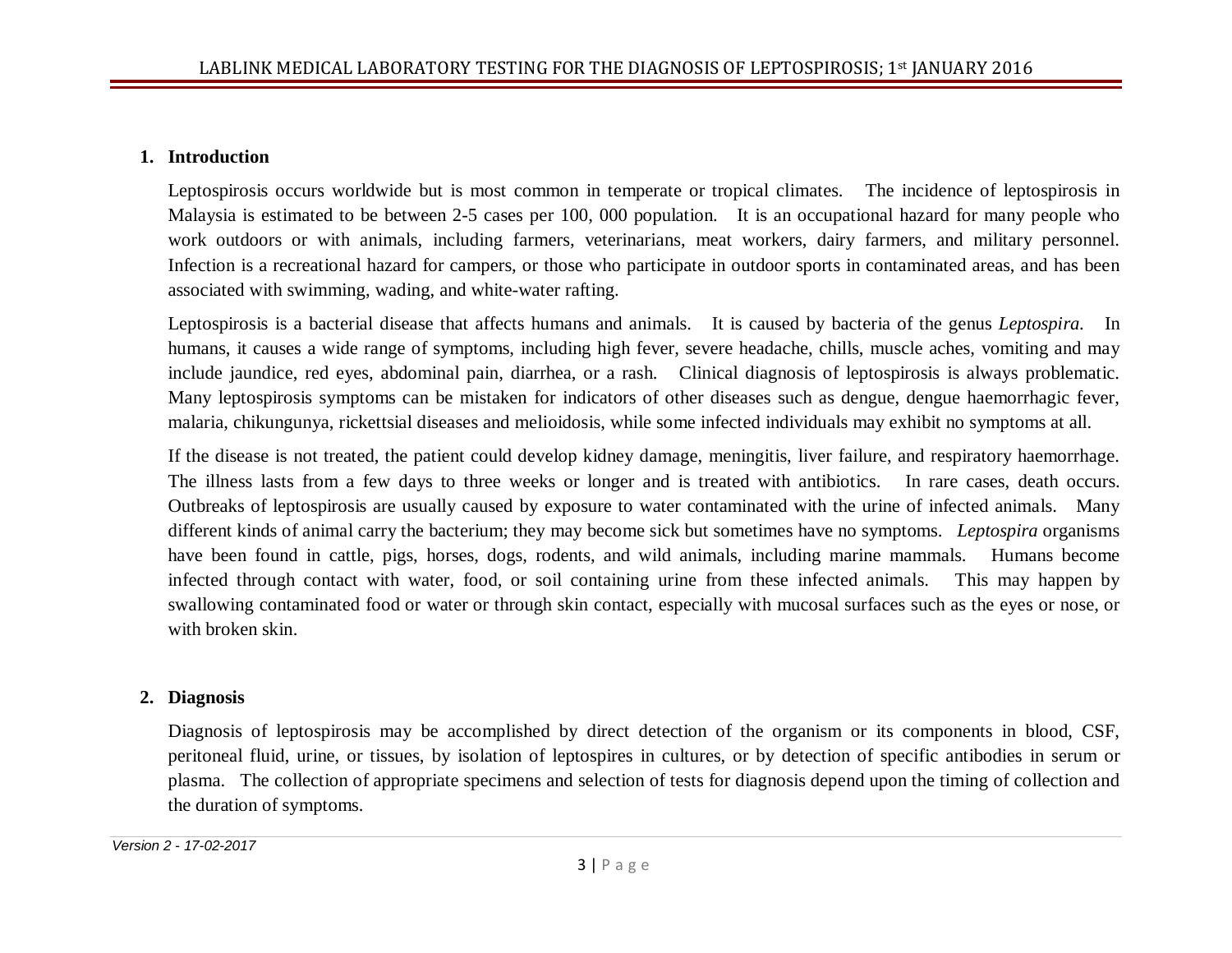

Figure 1: Biphasic nature of leptospirosis and relevant investigations at different stages of disease.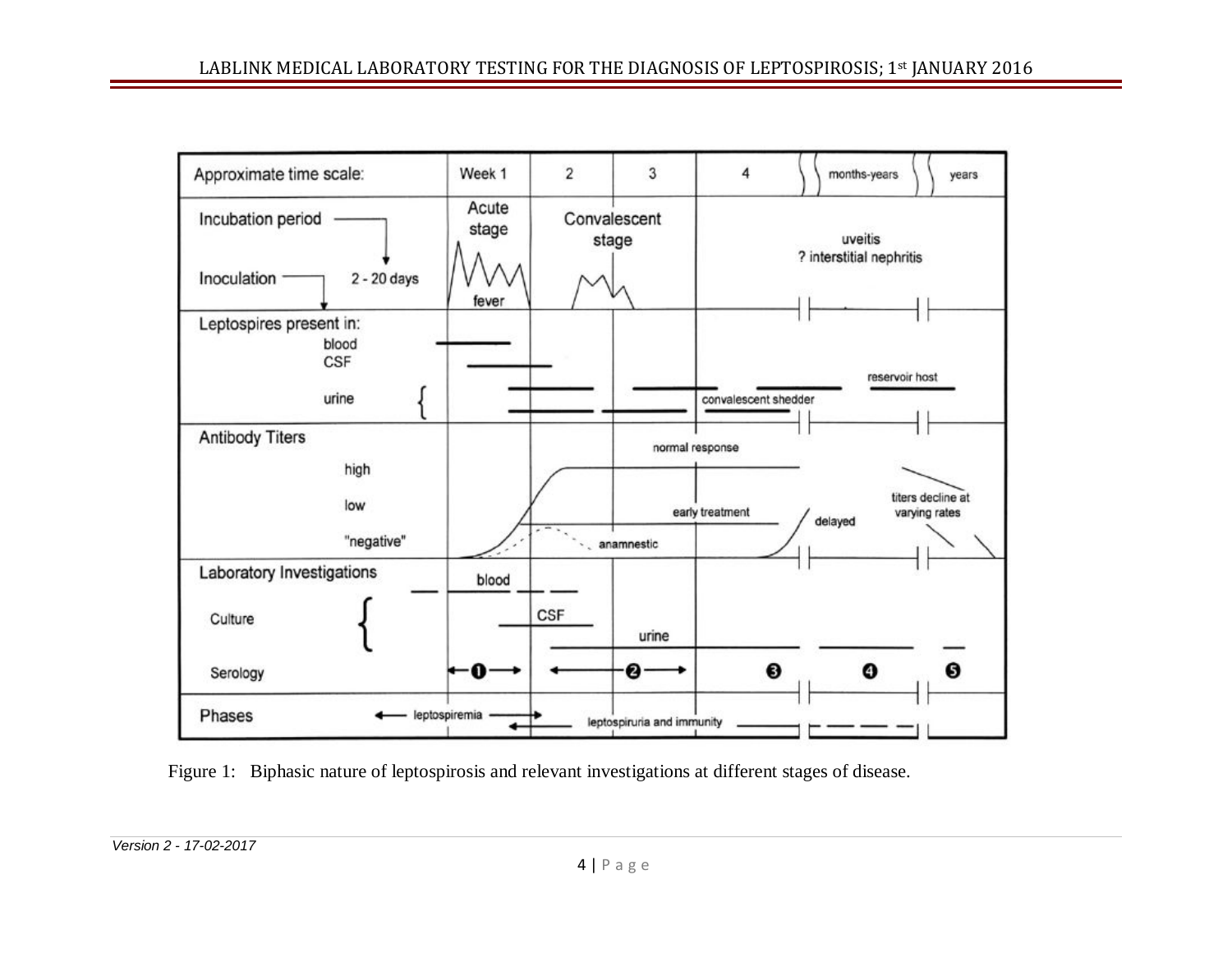#### **2.1 Leptospiral DNA PCR**

Leptospiral DNA is practically extracted as amplified PCR products from various specimens such as plasma, serum, urine, aqueous humor, CSF and a number of post-mortem organs. Many PCR assays have been described, which target a number of different genes. Assays developed for diagnostic use can be considered in two broad categories, targeting either housekeeping genes, such as *rrs, gyr*B*,* or *sec*Y, or pathogen-specific genes such as *lipL*32, *Lig*, or *lfb* 1. Example of these two types of quantitative assay have been evaluated in a large case-control study in a high-prevalence population in Thailand which have discovered to the earlier reports that PCR detection in blood samples collected at admission to hospital is more sensitive than culture, but serology using the microscopic agglutination test (MAT) ultimately has detected more cases.

Leptospiral DNA PCR and PCR for Tropical Fever Panel are two types of PCR assays for detection of Leptospiral DNA that are already available at Lablink Molecular Diagnostic Laboratory. Both tests are strongly recommended during the acute septicaemic and immune phase. Plasma or CSF is the most preferred sample for Leptospiral DNA PCR during acute septicaemic phase, in patients without any prior antibiotic therapy, whilst whole blood is for PCR for the Tropical Fever Panel. However, early morning first void urine is the preferred sample for both Leptospiral DNA PCR and PCR for Tropical Fever Panel, if the patient presented during the immune phase as well as in acute septicaemic phase with prior antibiotic therapy (Refer Table 1, Page 11).

A limitation of PCR-based diagnosis of leptospirosis is the current inability of PCR assays to identify the infecting serovar. While this is not significant for individual patient management, the identity of the serovar has both epidemiological and public health value. Serovar identification requires isolation of the infecting strain from patients or carrier animals.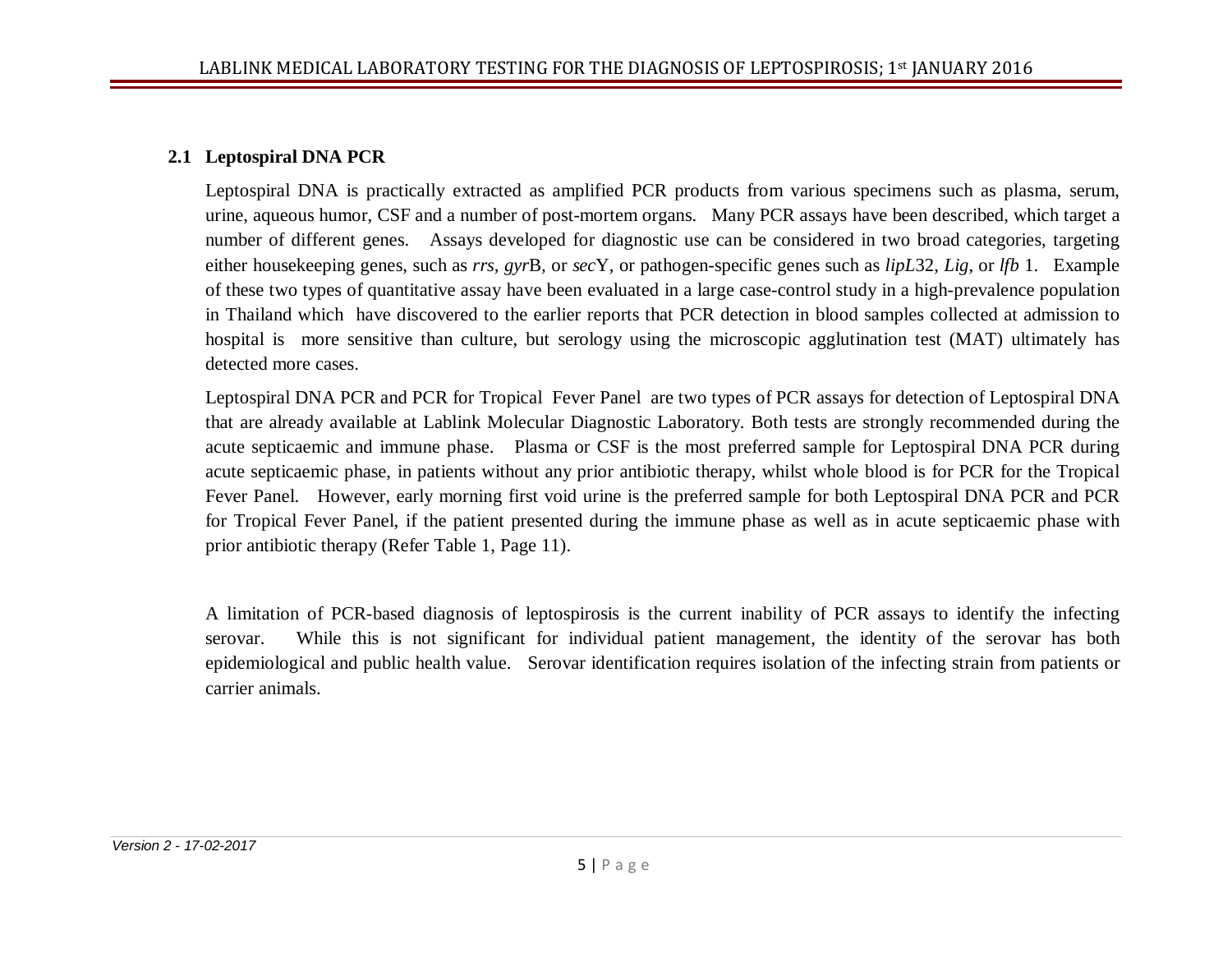## **2.2 Culture**

Culture of leptospires requires specialized media. Leptospires can be recovered from humans during the acute septicaemic phase of the illness and during the immune phase. Leptospiremia occurs during the first stage of the disease, beginning before the onset of symptoms and has usually declined by day 7 of the acute illness. Timing of culture of different specimens depends upon an accurate date of onset of symptoms, so a careful history is essential. Blood culture should be taken as soon as possible after the patient's presentation. Four to five ml of blood are inoculated into 5-10 ml heparin tube at the bedside. Multiple cultures yield higher recovery rates, but this is rarely possible. Leptospires have been shown to survive in commercially available blood culture media for periods of time ranging from 48 h to 4 weeks. Blood cultures with no growth can be used to inoculated leptospiral culture medium.

Other samples that may be cultures during the first week of illness include CSF and peritoneal dialysate. Urine should be cultured from the beginning of the second week of symptomatic illness. The duration of urinary excretion varies, but may be several weeks. Survival of leptospires in voided human urine is limited, so urine should be collected into sterile phosphate buffered saline. Contamination of urine culture is a major problem and the use of selective media containing 5-fluorouracil or other anti-microbial agents is strongly recommended. Cultures are incubated at 28-30 degree Celcius and examined weekly by dark field microscopy, for up to 13 weeks.

Isolated leptospires are identified either by serological methods, or more recently, by molecular techniques. Traditional methods relied on cross-agglutinin absorption. Monoclonal antibodies are available for identification of many, but not all, serovars. Molecular methods for identification and subtyping have been studied extensively. Increasingly, sequence-based identification of leptospira is becoming the standard and this can be performed on the products of diagnostic PCR. Pulse-field gel electrophoresis has been shown to identify most serovars, but complements, rather than replaces, serological identification. Identification of serovars by whole genome sequencing will likely become standardized in near future.

Leptospiral culture is not available at Lablink Medical Laboratory. The test is outsourced to Leptospiral Reference Laboratory at Institute for Medical Reasearch, Kuala Lumpur.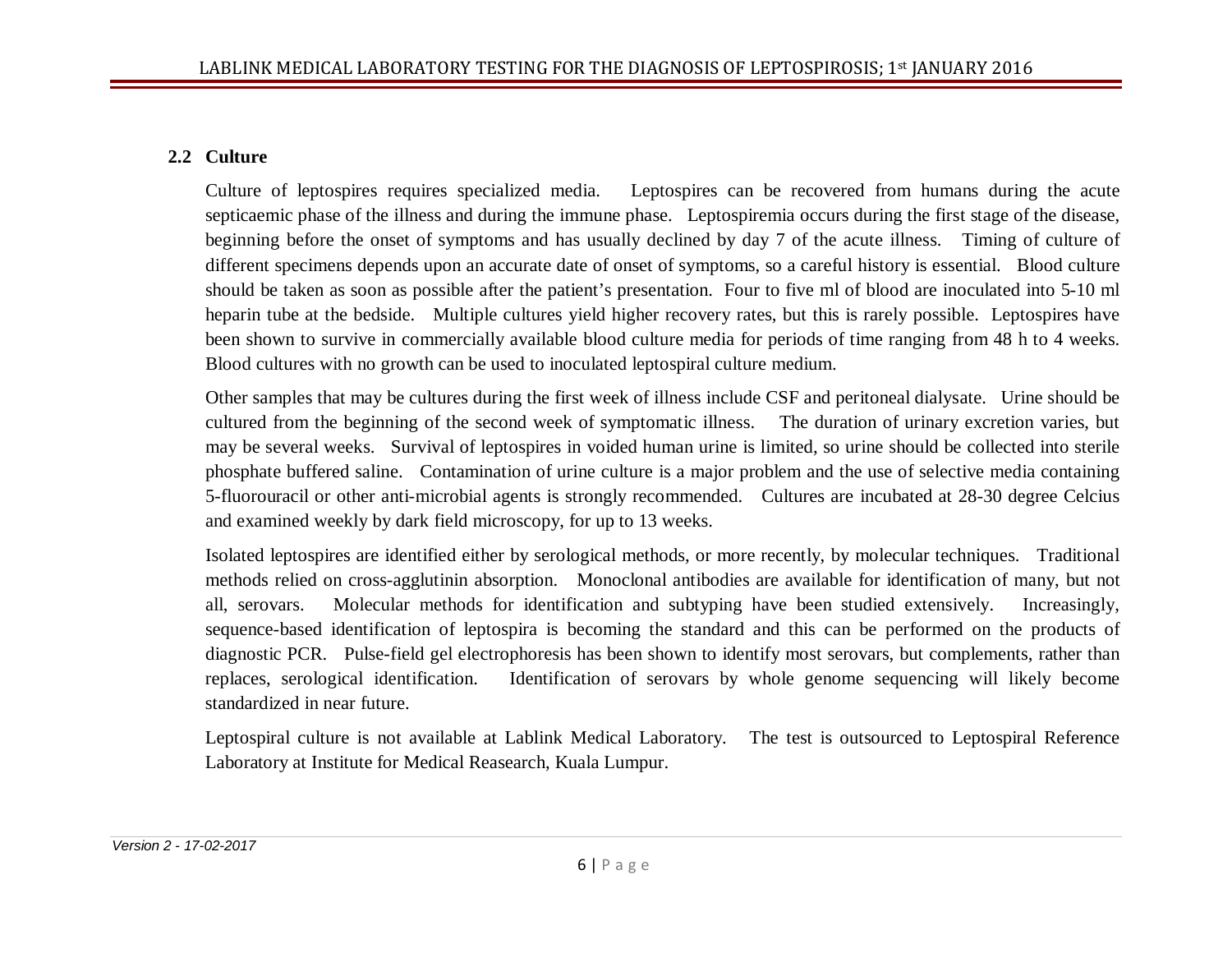#### **2.3 Serological diagnosis**

Most cases of leptospirosis are diagnosed by serology and PCR, because capacity for culture is limited. IgM antibodies are detectable in the blood 5-7 days after the onset of symptoms. Serological methods can be divided into those which are genus specific and those which are serogroup-specific. The use of agglutination test was described soon after the first isolation of the organism and the microscopic agglutination test remains the definitive serological investigation in both human and animals.

## **2.3.1 Microscopic Agglutination test (MAT)**

Microscopic Agglutination Test (MAT) is only available at Leptospiral Reference Laboratory. In the MAT, patients' sera are reacted with live antigen suspensions of leptospiral serovars. After incubation, the serum/antigen mixtures are examined microscopically for agglutination and the titers are determined. The MAT can be complex test to control, perform, and interpret. Live cultures must be maintained of all the serovars required for the use as antigens. The range of antigens used should include serovars representative of all serogroups and locally common serovars. A wide range of antigens is used in order to detect infections with uncommon, or previously undetected, serovars. The MAT is a serogroup-specific assay and cannot be relied upon to detect the infecting serovar.

The MAT is read by dark field microscopy. The endpoint is the highest dilution of serum in which 50% agglutination occurs. Because of the difficulty in detecting when 50% of the leptospires are agglutinated, the end point is determined by the presence of approximately 50% free, un-agglutinated leptospires, by comparison with the control suspension. Considerable effort is required to reduce the subjective effect of observer variation, even within laboratories.

Interpretation of the MAT is complicated by the high degree of cross-reaction that occurs between different serogroups, especially in acute-phase samples. Patients often have similar titers to all serovars of an individual serogroup, but 'paradoxical' reactions, in which the highest titers are detected to a serogroup unrelated to the infecting one, may also occur. The broad cross-reactivity in the acute phase, followed by relative serogroup specificity in convalescent samples, results from the detection in the MAT of both IgM and IgG antibodies.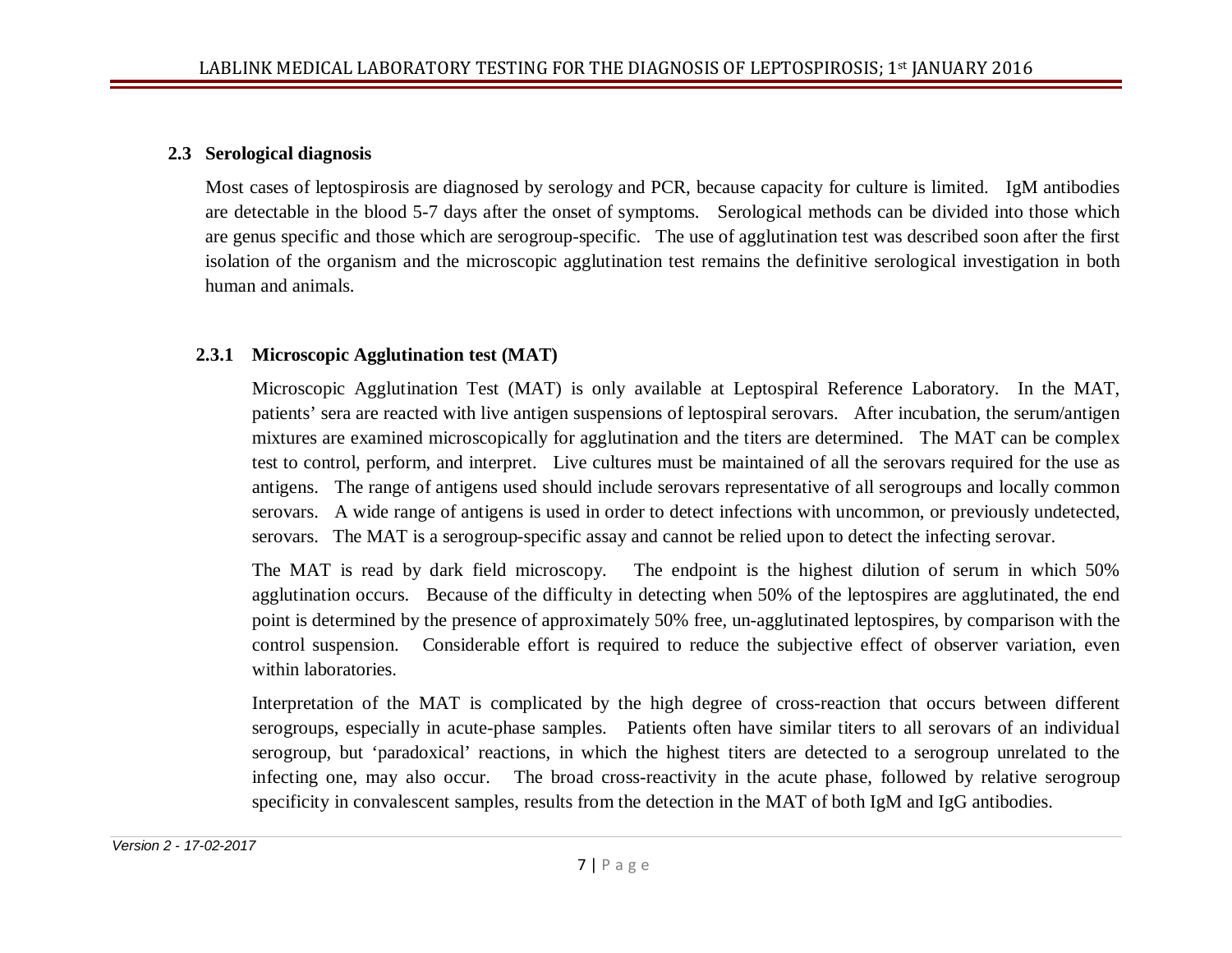Paired sera are required to confirm a diagnosis with certainty. A fourfold or greater rise in titre between paired sera confirms the diagnosis, regardless of the interval between samples. The interval between first and second samples depends very much on the delay between onset of symptoms and presentation of the patient. If symptoms typical of leptospirosis are present, then an interval of 3-5 days may be adequate to detect rising titers. However, if the patient present earlier in the course of the disease, or if the date of onset is not known precisely, then an interval of 10-14 days between samples is more appropriate. Less often, seroconversion does not occur with such rapidity, and a longer interval between samples (or repeated sampling) is necessary. MAT serology is insensitive in the early acute-phase specimens. Moreover, patients with fulminant leptospirosis may die before seroconversion occurs.

The MAT is the most appropriate test to employ in epidemiological sero-surveys, since it can be applied to sera from any animal species, and because the range of antigens utilized can be expanded or decreased as required. It is usual to use a titer  $\geq 100$  as evidence of past exposure. However, conclusions about infecting serovars cannot be drawn without isolates; MAT data can give only a general impression about which serogroups are present within a population.

Microscopic Agglutination Test is not available at Lablink Medical Laboratory. The test is outsourced to Leptospiral Reference Laboratory at Institute for Medical Reasearch, Kuala Lumpur.

## **2.3.2 Other Serological test**

Because the complexity of the MAT, rapid screening tests for leptospiral antibodies in acute infection have been developed. IgM antibodies become detectable during the first week of illness, allowing the diagnosis to be confirmed and treatment to be initiated while it is likely to be most effective. IgM detection has repeatedly been shown more sensitive than MAT when the first specimen is taken early in the acute phase of the illness.

Detection of IgM using ELISA has been employed widely, most often using antigen prepared from cultures of L biflexa, although pathogenic species have also been used. Several products are available commercially. Recombinant antigens have also been employed, but none has been evaluated widely. Specificity of IgM detection by ELISA is affected by the antigen used in the assay, by the presence of antibodies due to previous exposure (in endemic regions) and by the presence of other diseases.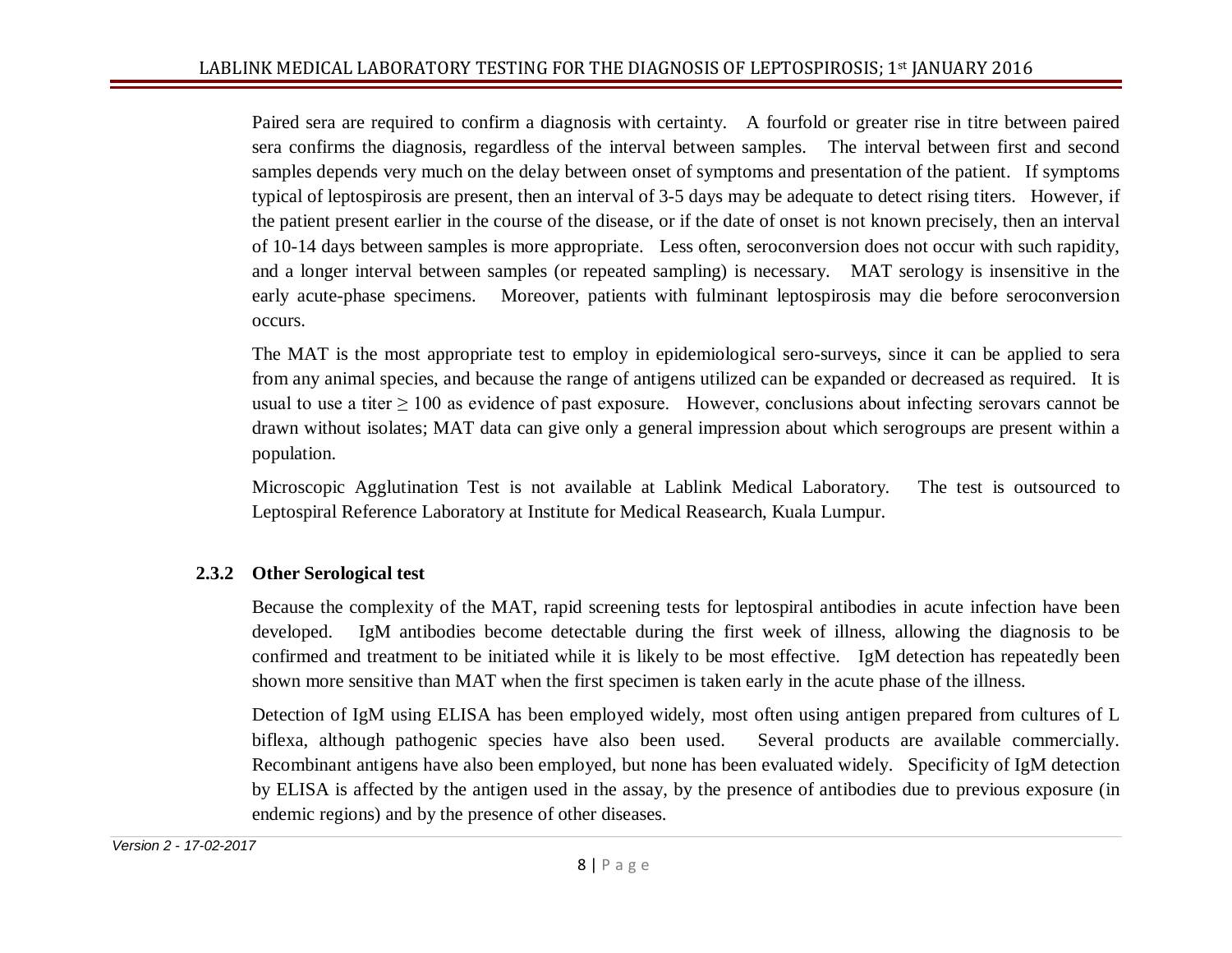At Lablink Medical Laboratory, there are three types of rapid leptospiral antibody test kit being used, which include Leptospiral IgM Duo, Leptospiral Rapid IgM and IgG and Leptorapide IgM Latex Agglutination. However, there are significant limitations to early diagnosis using any serological test and testing of a second sample should be considered mandatory. Moreover, confirmation of rapid diagnostic test results by a reference test has been recommended.

- **3. List of tests available at Lablink Medical Laboratories as at 1st January 2016.**
	- 3.1 Leptospira Rapid IgM Duo Available at Lablink KPJ APSH, KPJ ISH, KPJ Perdana.

Type of specimen: Serum for cases with fever more than 5-7 days.

3.2 Leptospira Rapid IgG and IgM – Available at Lablink KPJ Selangor, KPJ Kajang, Nilai Medical Center, Taiping medical Center, KPJ Kuantan, KPJ JSH, and KPJ Sabah.

Type of specimen: Serum for cases with fever more than 5-7 days.

3.3 Leptorapide IgM Latex Agglutination – Available at Lablink KPJ Tawakkal, KPJ Sentosa, KPJ Damansara, KPJ Rawang and KPJ Klang.

Type of specimen: Serum for cases with fever more than 5-7 days.

3.4 Leptospiral DNA PCR – Available at Molecular Diagnostic Laboratory (MDL) at Lablink Central.

Type of specimen:

3.4.1 Blood in EDTA (Plasma): Only for cases with fever less than 7 days, also known as acute septicaemic phase, without prior antibiotic therapy.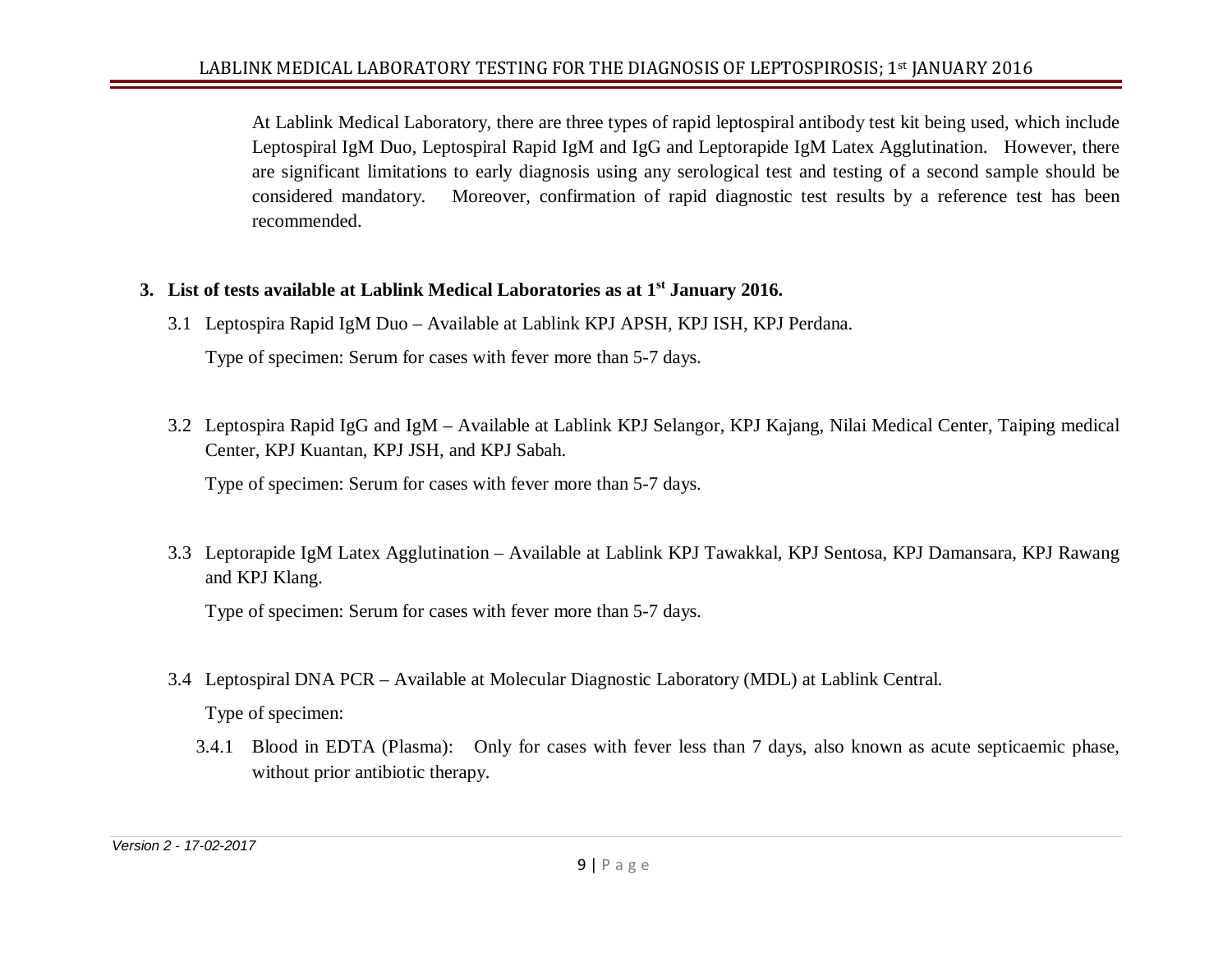- 3.4.2 Urine, Early Morning first void: Only for cases with fever less than 7 days, also known as acute septicaemic phase, with prior antibiotic therapy; or for cases with fever more than 7 days, also known as immune phase, with or without antibiotics.
- 3.5 PCR for Tropical Fever Panel Available at Molecular Diagnostic Laboratory (MDL) at Lablink Central. Type of Specimen:
	- 3.5.1 Whole blood: Only for cases with fever less than 7 days, also known as acute septicaemic phase, without prior antibiotic therapy.
	- 3.5.2 Urine, Early morning first void: Only for cases with fever less than 7 days, also known as acute septicaemic phase, with prior antibiotic therapy; or for cases with fever more than 7 days with or without prior antibiotic therapy.

#### **4. List of tests referred to outsource laboratory**

4.1 MAT – Outsource test to Institute for Medical Research (IMR)

Type of specimen: Serum for MAT; send only if Leptospiral rapid test is positive or equivocal. Paired sera is required; the second specimen should be collected within 7-10 days interval.

4.2 Leptospiral Culture – Outsource test to Institute for Medical Research (IMR).

Type of specimen: Blood or CSF in EDTA tube for cases with fever less than 7 days, and urine in sterile container during immune phase, or acute septicaemic phase with prior antibiotic therapy.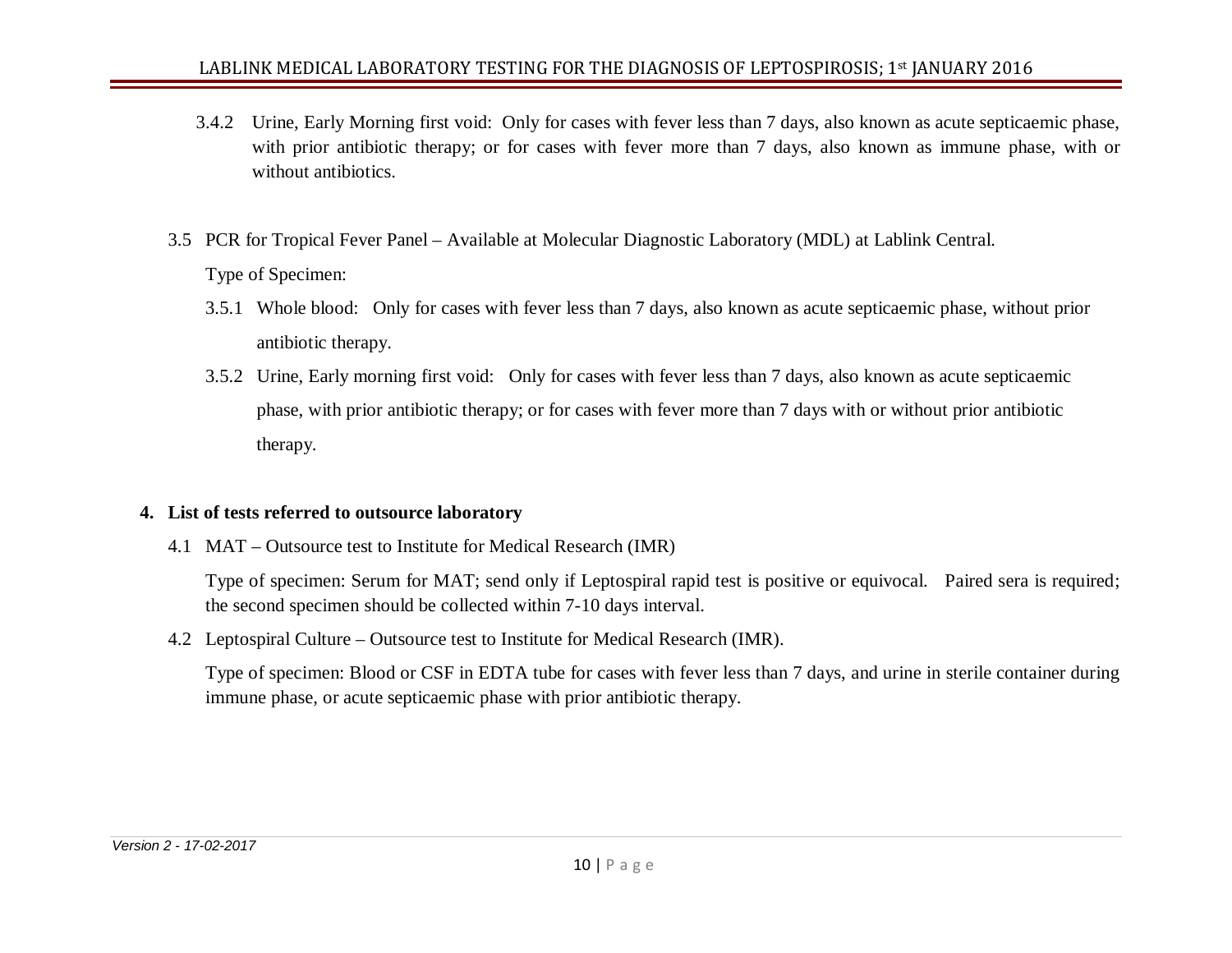Table 1 List of Leptospiral assays available at Lablink Medical Laboratories as at January 2016.

|           | LIST OF LEPTOSPIRAL ASSAYS AVAILABLE AT LABLINK MEDICAL LABORATORIES AS AT JANUARY 2016 |                                        |                                               |                                     |                                          |                                                |                                       |                                         |                                                           |                                             |                                         |                      |                                     |                                  |                                      |                                          |                                |                                  |                                                |                                             |                                      |                                                      |                                      |                                   |                                |                                  |                           |                  |
|-----------|-----------------------------------------------------------------------------------------|----------------------------------------|-----------------------------------------------|-------------------------------------|------------------------------------------|------------------------------------------------|---------------------------------------|-----------------------------------------|-----------------------------------------------------------|---------------------------------------------|-----------------------------------------|----------------------|-------------------------------------|----------------------------------|--------------------------------------|------------------------------------------|--------------------------------|----------------------------------|------------------------------------------------|---------------------------------------------|--------------------------------------|------------------------------------------------------|--------------------------------------|-----------------------------------|--------------------------------|----------------------------------|---------------------------|------------------|
|           | <b>INFECTIOUS DISEASE SEROLOGY</b>                                                      |                                        |                                               | <b>KUALA LUMPUR</b>                 |                                          | <b>SELANGOR</b>                                |                                       | <b>NS</b><br><b>PERAK</b>               |                                                           |                                             |                                         | PP PHG               | <b>JOHOR</b>                        |                                  |                                      | <b>SRW</b><br><b>KEL</b>                 |                                | <b>SBH</b>                       |                                                |                                             |                                      |                                                      |                                      |                                   |                                |                                  |                           |                  |
| <b>NO</b> | <b>LIST OF TESTS</b>                                                                    | de⊔<br>Molecular Diagnostic<br>LabLink | Specialist Hospital<br>Tawakkal<br><b>KPJ</b> | Centre<br>Medical<br>Sentosa<br>KPJ | Puteri Specialist Hospital<br>RPJ Ampang | Specialist Hospital<br>Damansara<br><b>Lay</b> | <b>KPJ Rawang Specialist Hospital</b> | Specialist Hospital<br><b>KPJ Klang</b> | Specialist Hospital<br>Selangor <sup>5</sup><br><b>La</b> | Specialist Hospital<br>Kajang<br><b>LaN</b> | <b>KPJ</b> Seremban Specialist Hospital | Nilai Medical Centre | <b>KPJ</b> Ipoh Specialist Hospital | Centre<br><b>Taiping Medical</b> | entre<br>Ō<br>Medical<br>Sri Manjung | Specialist Hospital<br><b>KPJ</b> Penang | Specialist Hospital<br>Kuantan | Specialist Hospital<br>KPJ Johor | Hospital<br>Specialist<br>Puteri<br><b>LaX</b> | Centre<br>cialist<br>Spe<br>Utama<br>Kluang | KPJ Pasir Gudang Specialist Hospital | Hospital<br>Specialist<br><b>KPJ</b> Bandar Maharani | Specialist Hospital<br>Perdana<br>Fd | Hospital<br>Specialist<br>Kuching | Hospital<br>Specialist<br>Sibu | Sabah Specialist Hospital<br>KPJ | Damai Specialist Hospital | Outsource to IMR |
| 38        | Leptospira Serology                                                                     |                                        |                                               |                                     |                                          |                                                |                                       |                                         |                                                           |                                             |                                         |                      |                                     |                                  |                                      |                                          |                                |                                  |                                                |                                             |                                      |                                                      |                                      |                                   |                                |                                  |                           |                  |
|           | a. Leptorapide - Latex Agglutination                                                    |                                        |                                               |                                     |                                          |                                                |                                       |                                         |                                                           |                                             |                                         |                      |                                     |                                  |                                      |                                          |                                |                                  |                                                |                                             |                                      |                                                      |                                      |                                   |                                |                                  |                           |                  |
|           | b.<br>Leptospira Rapid IgG and IgM                                                      |                                        |                                               |                                     |                                          |                                                |                                       |                                         |                                                           |                                             |                                         |                      |                                     |                                  |                                      |                                          |                                |                                  |                                                |                                             |                                      |                                                      |                                      |                                   |                                |                                  |                           |                  |
|           | Leptospira Rapid IgM Duo<br>C.                                                          |                                        |                                               |                                     |                                          |                                                |                                       |                                         |                                                           |                                             |                                         |                      |                                     |                                  |                                      |                                          |                                |                                  |                                                |                                             |                                      |                                                      |                                      |                                   |                                |                                  |                           |                  |
|           | Leptospira DNA PCR                                                                      |                                        |                                               |                                     |                                          |                                                |                                       |                                         |                                                           |                                             |                                         |                      |                                     |                                  |                                      |                                          |                                |                                  |                                                |                                             |                                      |                                                      |                                      |                                   |                                |                                  |                           |                  |
|           | <b>PCR</b> for Tropical Fever Panel                                                     |                                        |                                               |                                     |                                          |                                                |                                       |                                         |                                                           |                                             |                                         |                      |                                     |                                  |                                      |                                          |                                |                                  |                                                |                                             |                                      |                                                      |                                      |                                   |                                |                                  |                           |                  |
|           | Microscopic Agglutination Test                                                          |                                        |                                               |                                     |                                          |                                                |                                       |                                         |                                                           |                                             |                                         |                      |                                     |                                  |                                      |                                          |                                |                                  |                                                |                                             |                                      |                                                      |                                      |                                   |                                |                                  |                           |                  |
|           | Leptospiral Culture                                                                     |                                        |                                               |                                     |                                          |                                                |                                       |                                         |                                                           |                                             |                                         |                      |                                     |                                  |                                      |                                          |                                |                                  |                                                |                                             |                                      |                                                      |                                      |                                   |                                |                                  |                           |                  |
|           |                                                                                         |                                        |                                               |                                     |                                          |                                                |                                       |                                         |                                                           |                                             |                                         |                      |                                     |                                  |                                      |                                          |                                |                                  |                                                |                                             |                                      |                                                      |                                      |                                   |                                |                                  |                           |                  |
|           |                                                                                         |                                        |                                               | Leptospiral Serology                |                                          |                                                |                                       |                                         |                                                           |                                             |                                         |                      |                                     |                                  |                                      |                                          |                                |                                  |                                                |                                             |                                      |                                                      |                                      |                                   |                                |                                  |                           |                  |
|           |                                                                                         |                                        |                                               | Leptospiral PCR                     |                                          |                                                |                                       |                                         |                                                           |                                             |                                         |                      |                                     |                                  |                                      |                                          |                                |                                  |                                                |                                             |                                      |                                                      |                                      |                                   |                                |                                  |                           |                  |
|           |                                                                                         |                                        |                                               |                                     | MAT and Leptospiral Culture              |                                                |                                       |                                         |                                                           |                                             |                                         |                      |                                     |                                  |                                      |                                          |                                |                                  |                                                |                                             |                                      |                                                      |                                      |                                   |                                |                                  |                           |                  |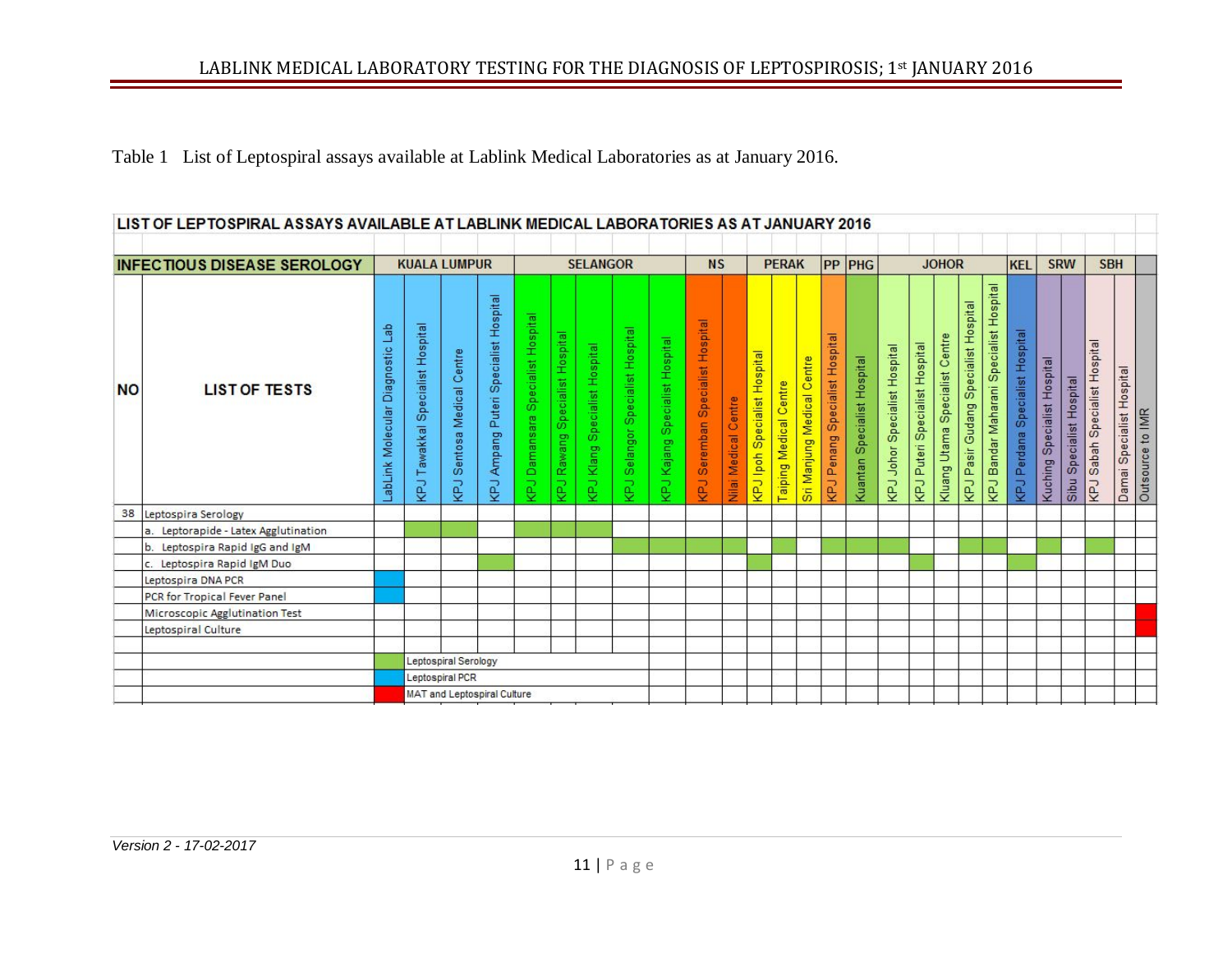## **5. Table 2 : Lablink Medical Laboratory – Leptospiral Testing Algorithm**



*Version 2 - 17-02-2017*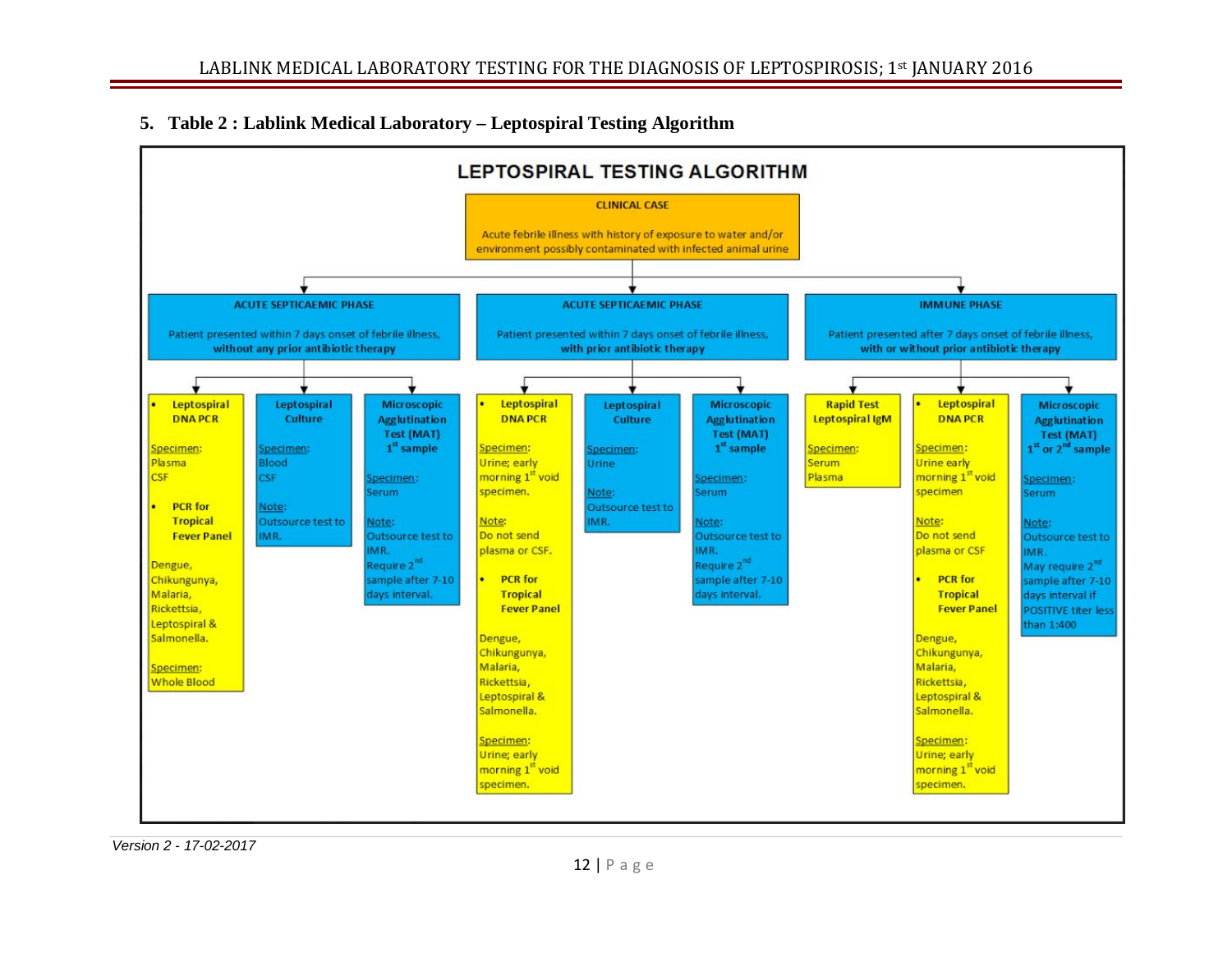## **6. Table 2 : List of Lablink Leptospiral Tests**

| No. | <b>Test / Objective</b>                                                                                                                                            | <b>Specimen</b>                                              | <b>Container</b>                                                                                                                                             | <b>Transportation</b><br><b>Requirement</b>     | <b>Method</b>                            | <b>Note</b>                                                                                                                                                                                                                                                                                                                                                                                                                                                                                                                                                                                                                                                                                                                                                            |
|-----|--------------------------------------------------------------------------------------------------------------------------------------------------------------------|--------------------------------------------------------------|--------------------------------------------------------------------------------------------------------------------------------------------------------------|-------------------------------------------------|------------------------------------------|------------------------------------------------------------------------------------------------------------------------------------------------------------------------------------------------------------------------------------------------------------------------------------------------------------------------------------------------------------------------------------------------------------------------------------------------------------------------------------------------------------------------------------------------------------------------------------------------------------------------------------------------------------------------------------------------------------------------------------------------------------------------|
| 6.1 | Leptospira IgM<br><b>Duo Rapid</b><br>Objective:<br>Rapid, semi-<br>quantitative<br>detection of IgM<br>antibody against<br>leptospira at titres<br>of 50 and 200. | <b>Venous Blood</b><br>(Serum, Plasma<br>and whole<br>blood) | Plain Tube or<br>Serum<br>Separator.<br><b>OR</b><br>Li-heparin tube<br><b>OR</b><br><b>EDTA</b> tube<br><b>OR</b><br>Li-heparin<br>with plasma<br>separator | Ambient, or<br>Plain Tube with 3 days at 2-8 °C | Immuno-<br>chromatographic<br>Test (ICT) | Note 1:<br>The test sensitivity and specificity were satisfactory<br>when those samples tested positive for both titres<br>were consider true positive.<br>Note 2:<br>For those sample positive at only 50 cut off titre, a<br>repeat test with a second sample need to be done<br>at least 2-7 days after the first sample.<br>Note 3:<br>Test efficiencies where results showing positive on<br>IgM 50 and 200 titres.<br>Sensitivity: 86%<br>Specificity: 89%<br><b>NPV: 88%</b><br><b>PPV: 87%</b><br><b>Note 4: Test Limitation</b><br>Cross reactivities with other causes of acute febrile<br>illnesses.<br>Dengue (10 samples) - 10%<br>Typhus (5 samples) - 0%<br>Syphilis (5 samples) - 20%<br>Scrub typhus (10 sample) - 20%<br>Melioidosis (5 sample) - 0% |

*Version 2 - 17-02-2017*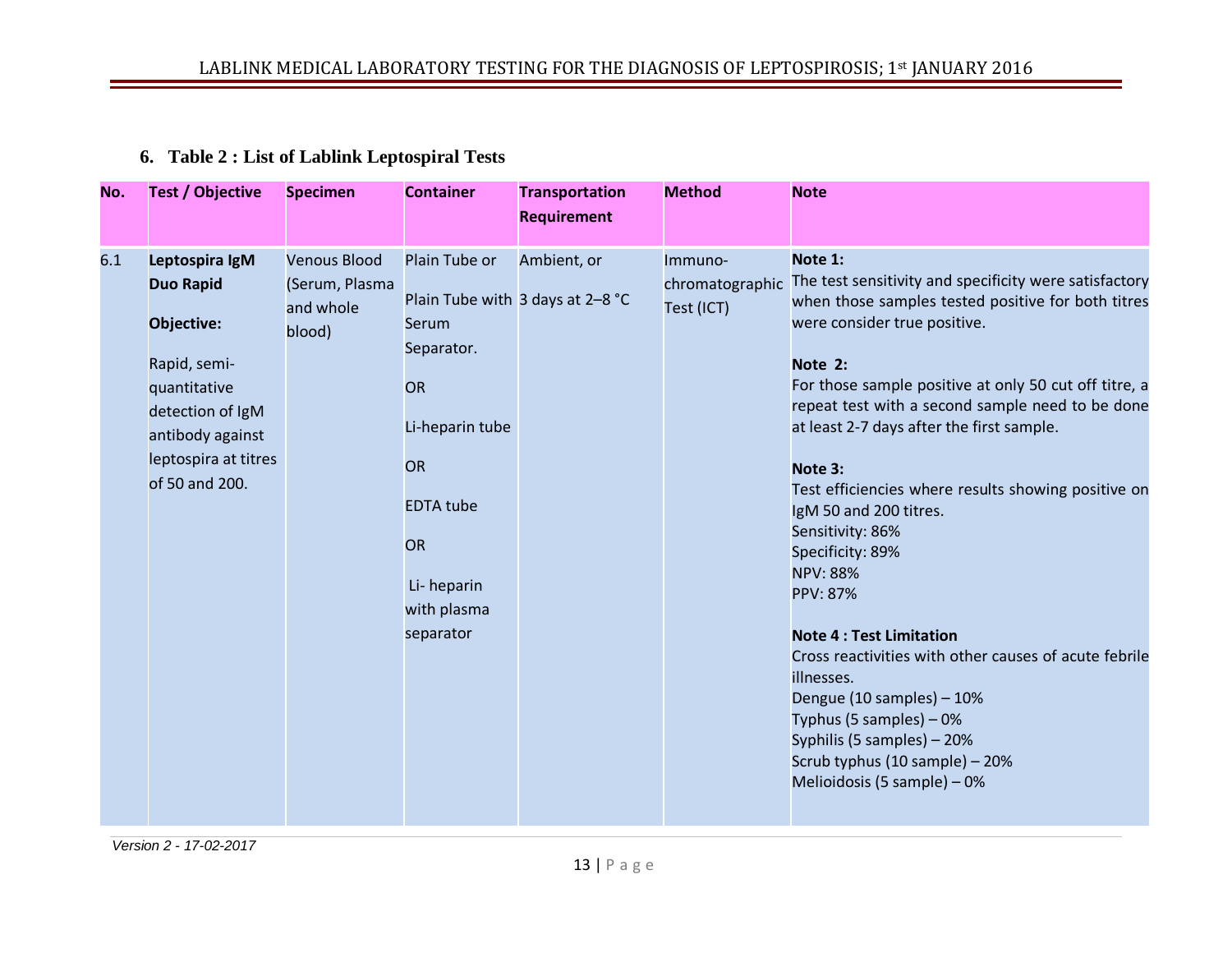| No. | <b>Test</b>                                                                                                                                                                                                                                                                                                                                                        | <b>Specimen</b>                                              | <b>Container</b>                                                                                                                                      | <b>Transportation</b><br><b>Requirement</b>     | <b>Method</b>                            | <b>Note</b>                                                                                                                                                                                                                                                                                                              |
|-----|--------------------------------------------------------------------------------------------------------------------------------------------------------------------------------------------------------------------------------------------------------------------------------------------------------------------------------------------------------------------|--------------------------------------------------------------|-------------------------------------------------------------------------------------------------------------------------------------------------------|-------------------------------------------------|------------------------------------------|--------------------------------------------------------------------------------------------------------------------------------------------------------------------------------------------------------------------------------------------------------------------------------------------------------------------------|
| 6.2 | Leptospira IgM<br>and IgG Rapid<br>Objective:<br>Rapid, qualitative<br>screening for IgM<br>and IgG antibodies<br>against leptospira.<br>Note 1:<br>IgM cut off titre at<br>50.<br>Note 2:<br>MAT titre level <<br>50 indicate<br>negative; and ><br>400 on a single<br>sample indicate<br>positive; and 4 fold<br>increase for paired<br>sera within 2-7<br>days. | <b>Venous Blood</b><br>(Serum, Plasma<br>and whole<br>blood) | Plain Tube or<br>Serum<br>Separator.<br>OR<br>Li-heparin tube<br><b>OR</b><br><b>EDTA</b> tube<br><b>OR</b><br>Li-heparin<br>with plasma<br>separator | Ambient, or<br>Plain Tube with 3 days at 2-8 °C | Immuno-<br>chromatographic<br>Test (ICT) | Note 1:<br>Sensitivity: 87.7%<br>Specificity: 62%<br><b>NPV: 79%</b><br><b>PPV: 75%</b><br><b>Note 4: Test Limitation</b><br>Cross reactivities with other causes of acute febrile<br>illnesses.<br>Dengue (10 samples) - 40%<br>Typhus (5 samples) - 0%<br>Syphilis (5 samples) - 60%<br>Scrub typhus (10 sample) - 60% |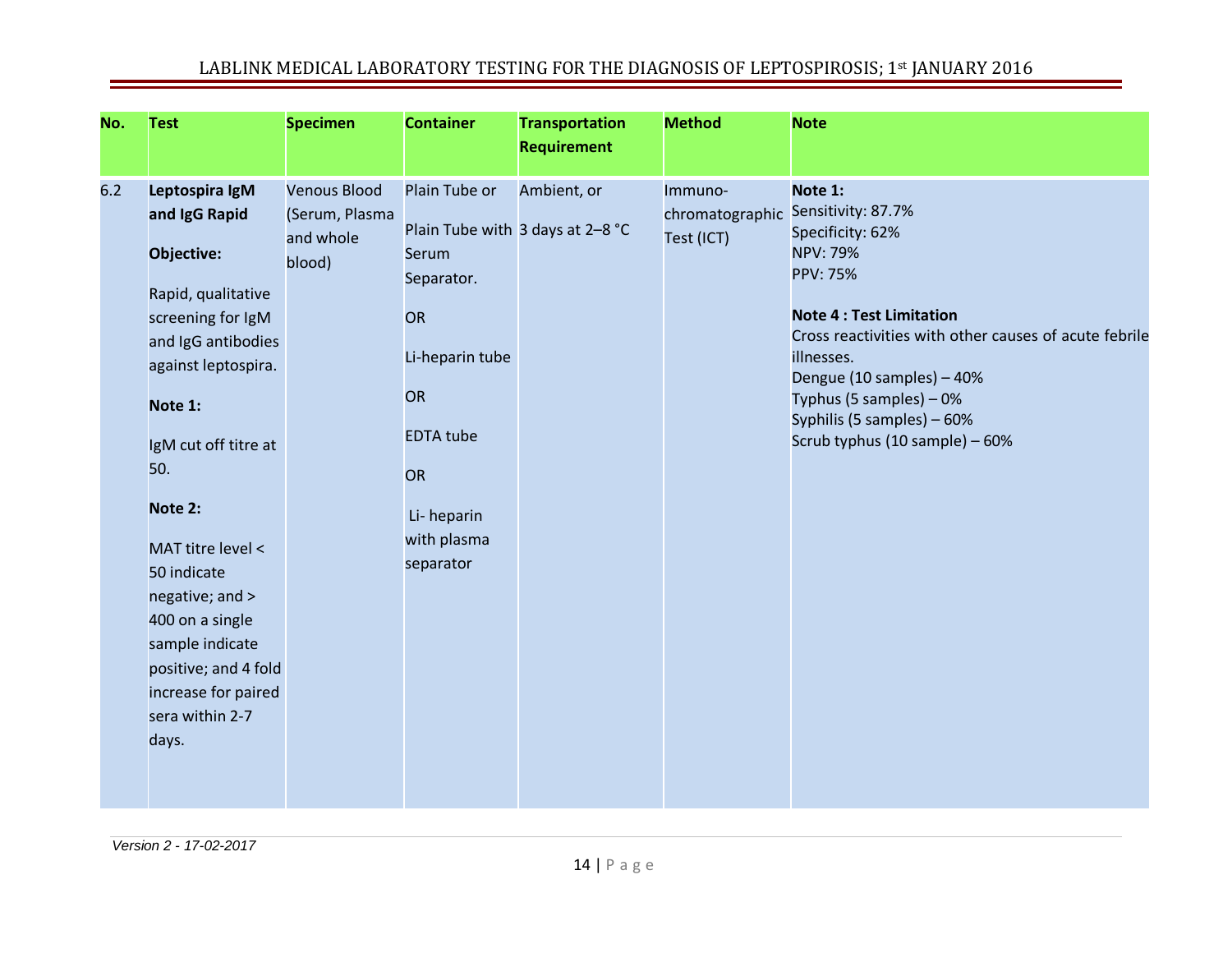| No. | <b>Test</b>              | <b>Specimen</b>                                              | <b>Container</b>                                                                                                                        | <b>Transportation</b><br><b>Requirement</b>     | <b>Method</b>                                          | <b>Note</b>                                                                                                       |
|-----|--------------------------|--------------------------------------------------------------|-----------------------------------------------------------------------------------------------------------------------------------------|-------------------------------------------------|--------------------------------------------------------|-------------------------------------------------------------------------------------------------------------------|
| 6.3 | Leptorapide IgM<br>Rapid | <b>Venous Blood</b><br>(Serum, Plasma<br>and whole<br>blood) | Plain Tube or<br>Serum<br>Separator.<br>OR<br>Li-heparin tube<br>OR<br><b>EDTA tube</b><br>OR<br>Li-heparin<br>with plasma<br>separator | Ambient, or<br>Plain Tube with 3 days at 2-8 °C | Latex<br>Agglutination<br>Antigen bound<br>latex beads | Note 1:<br>Sensitivity: 90.91%<br>Specificity: 95.24%<br>Shortfall:-<br><b>Visual reading</b><br>Strictly on time |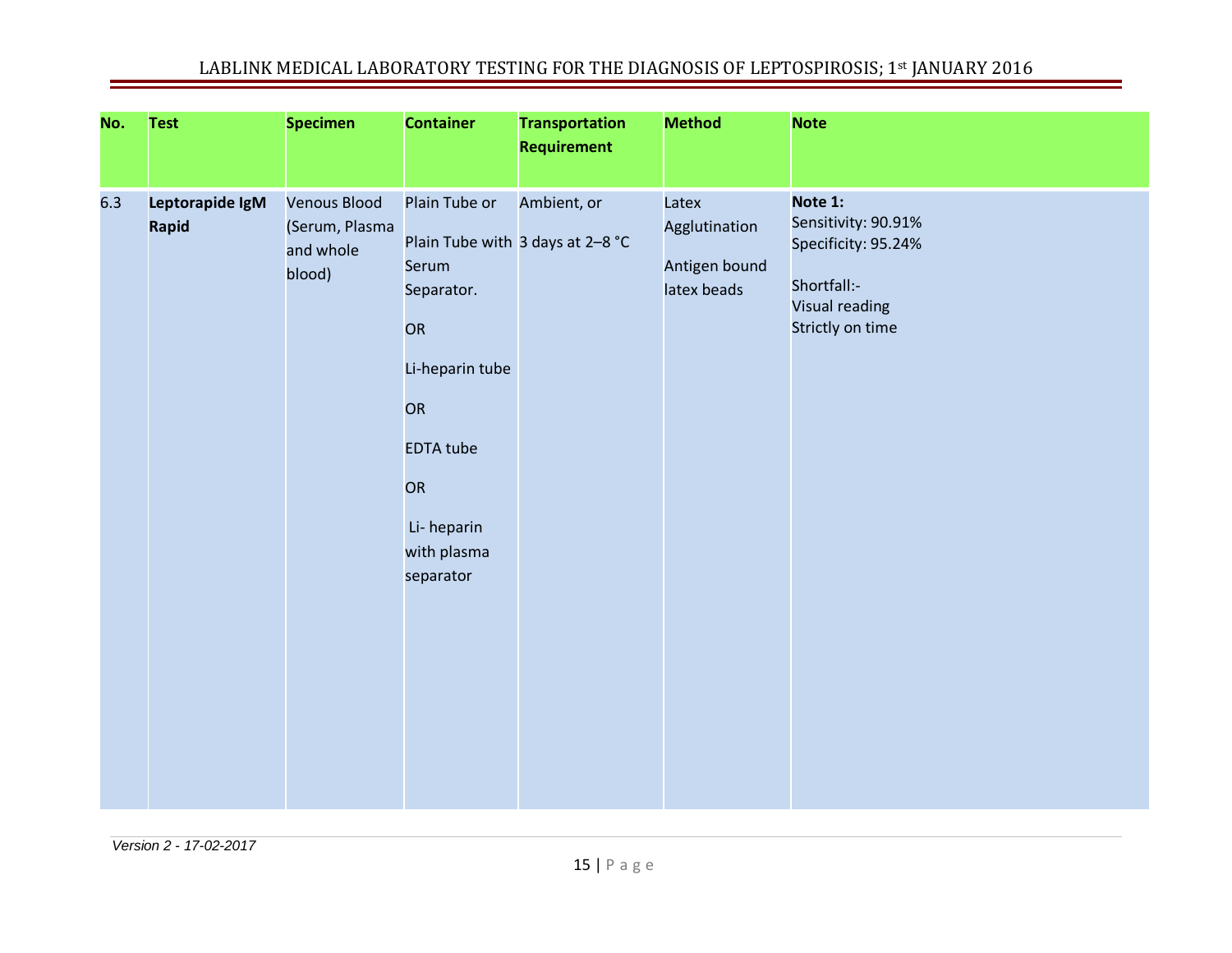| No. | <b>Test</b>                   | <b>Specimen</b>                                                                                                                                                                                               | <b>Container</b>                | <b>Transportation</b><br><b>Requirement</b> | <b>Method</b>        | <b>Note</b>                                                                                                                                                                                                                                                                                                                                                                                                                                                                                                                                                                                                                                                                                                                                                         |
|-----|-------------------------------|---------------------------------------------------------------------------------------------------------------------------------------------------------------------------------------------------------------|---------------------------------|---------------------------------------------|----------------------|---------------------------------------------------------------------------------------------------------------------------------------------------------------------------------------------------------------------------------------------------------------------------------------------------------------------------------------------------------------------------------------------------------------------------------------------------------------------------------------------------------------------------------------------------------------------------------------------------------------------------------------------------------------------------------------------------------------------------------------------------------------------|
| 6.3 | Leptospiral DNA<br><b>PCR</b> | Plasma, or<br>Urine<br>(Preferably Early Container<br>Morning first<br>void)<br>Note:<br>Selection of<br>specimen is<br>depend on the<br>duration of<br>febrile illness<br>and prior<br>antibiotic<br>therapy | EDTA tube, or<br><b>Sterile</b> | $2 - 8 °C$<br>(up to 10 days)               | <b>Real-Time PCR</b> | <b>NOTE 1:</b><br><b>Send PLASMA</b><br>Acute Septicemic Phase; Patient presented within<br>7 days onset of febrile illness, without any prior<br>antibiotic therapy.<br>Note 2:<br><b>Send URINE, Early Morning First Void</b><br>Acute Septicemic Phase; Patient presented within<br>7 days onset of febrile illness, with prior antibiotic<br>therapy.<br>Immune Phase; Patient presented after 7 days<br>onset of febrile illness with or without prior<br>antibiotic therapy.<br>Sensitivity: 85.71%<br>Specificity: 100%<br><b>PPV: 100%</b><br><b>NPV: 95.83%</b><br>Note: Reference - Evaluation of GenoAmp Real-Time PCR<br>Leptospirosis in human plasma and environmental samples. W.T.<br>kang, H.Y.Tang, Muslim N.S., Lim L. S., Y.Y. Chan & Aziz M.N. |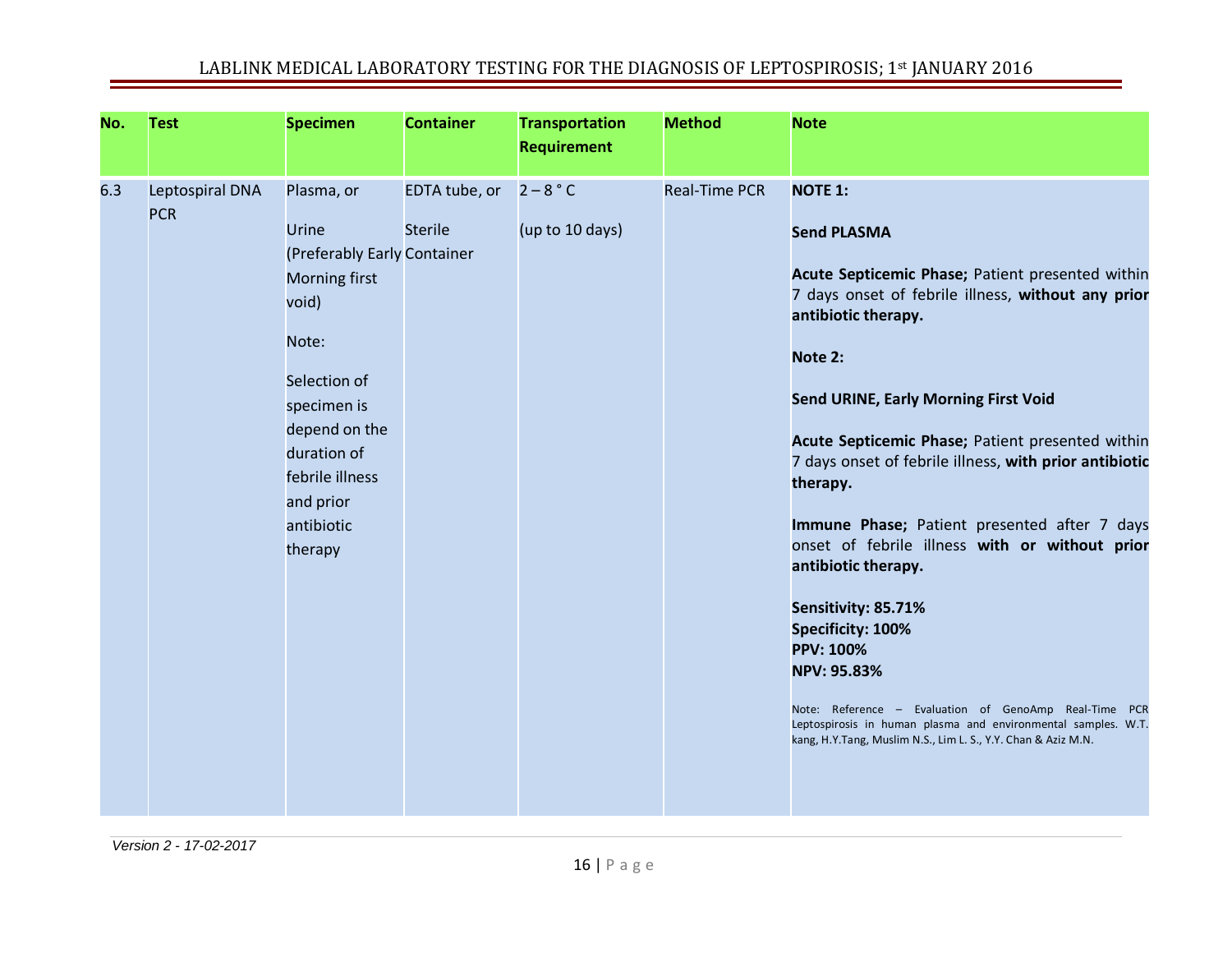| No. | <b>Test</b>                                                                                                                                                                                                                                                | <b>Specimen</b>                                                               | <b>Container</b>            | <b>Transportation</b><br><b>Requirement</b>   | <b>Method</b>   | <b>Note</b>                                                                                                                                                                                                                                                                                                                                                                                                                                                                             |
|-----|------------------------------------------------------------------------------------------------------------------------------------------------------------------------------------------------------------------------------------------------------------|-------------------------------------------------------------------------------|-----------------------------|-----------------------------------------------|-----------------|-----------------------------------------------------------------------------------------------------------------------------------------------------------------------------------------------------------------------------------------------------------------------------------------------------------------------------------------------------------------------------------------------------------------------------------------------------------------------------------------|
| 6.4 | <b>PCR for Tropical</b><br><b>Fever Panel</b><br>Objective<br>PCR for the<br>detection of<br>Dengue Virus RNA,<br>Chikungunya Virus<br>RNA, Plasmodium<br>spp. DNA,<br>Rickettsia spp.<br>DNA, Leptospiral<br>spp. DNA, &<br>Salmonella spp.<br><b>DNA</b> | Whole Blood, or EDTA Tube, or<br>Urine<br>(Early morning<br>first void urine) | <b>Sterile</b><br>Container | 2-8° Celcius - Up to Multiplex Real<br>10 day | <b>Time PCR</b> | <b>NOTE 1:</b><br><b>Send WHOLE BLOOD</b><br>Acute Septicemic Phase; Patient presented within<br>7 days onset of febrile illness, without any prior<br>antibiotic therapy.<br>Note 2:<br><b>Send URINE, Early Morning First Void</b><br>Acute Septicemic Phase; Patient presented within<br>7 days onset of febrile illness, with prior antibiotic<br>therapy.<br>Immune Phase; Patient presented after 7 days<br>onset of febrile illness with or without prior<br>antibiotic therapy. |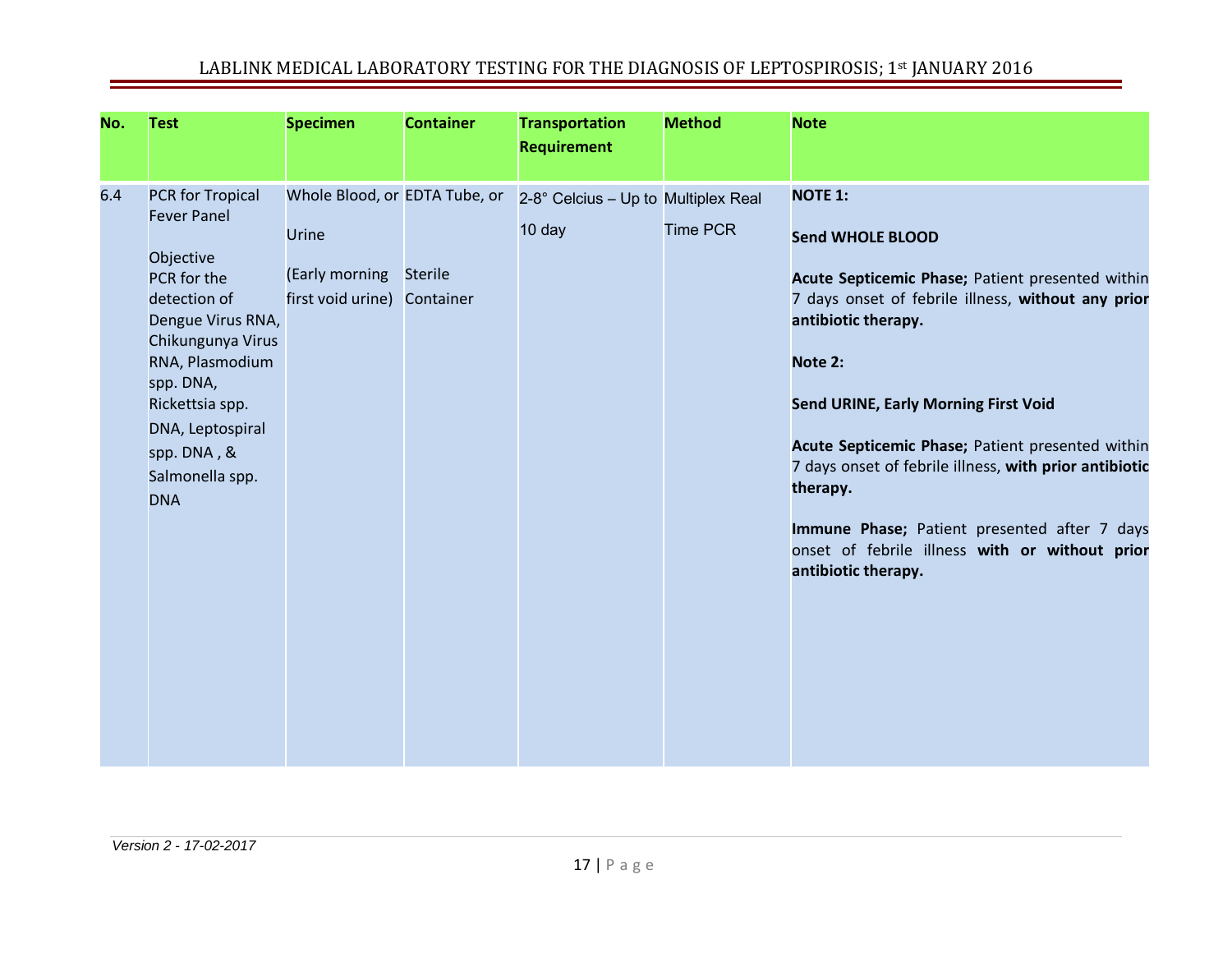| No. | <b>Test</b>                                                                               | <b>Specimen</b> | <b>Container</b>                                        | <b>Transportation</b><br><b>Requirement</b>                                           | <b>Method</b>                                                           | <b>Note</b>                                                                                                                                                                                                                                                                                                                                                                                                                                                                                                                                                                                                                       |
|-----|-------------------------------------------------------------------------------------------|-----------------|---------------------------------------------------------|---------------------------------------------------------------------------------------|-------------------------------------------------------------------------|-----------------------------------------------------------------------------------------------------------------------------------------------------------------------------------------------------------------------------------------------------------------------------------------------------------------------------------------------------------------------------------------------------------------------------------------------------------------------------------------------------------------------------------------------------------------------------------------------------------------------------------|
| 6.5 | Microscopic<br><b>Agglutination Test</b><br>(MAT)<br>Note:<br><b>OUTSOURCE to</b><br>IMR. | Serum           | Plain Tube, or<br>Plain Tube with<br>serum<br>separator | Ambient<br>Temperature, or<br>2-8° Celcius - Up to <sub>suspension of</sub><br>10 day | Agglutination<br>Test using live<br>antigen<br>Leptospiral<br>serovars. | Note 1:<br>The MAT is the gold standard for sero-diagnosis of<br>leptospirosis because of its unsurpassed diagnostic<br>specificity. A wide range of antigens or a<br>suspension live leptospiral serovars is used in order<br>to detect infections with locally common serovars,<br>as well as uncommon or previously undetected<br>serovars.<br>Note 2:<br>A repeat convalescent sera showing a four fold<br>rise or greater in titre are required to confirm a<br>diagnosis with certainty if the first specimen titre is<br>less than 1:400.<br>Note 3:<br>The test is ONLY available at Leptospiral Reference<br>Laboratory. |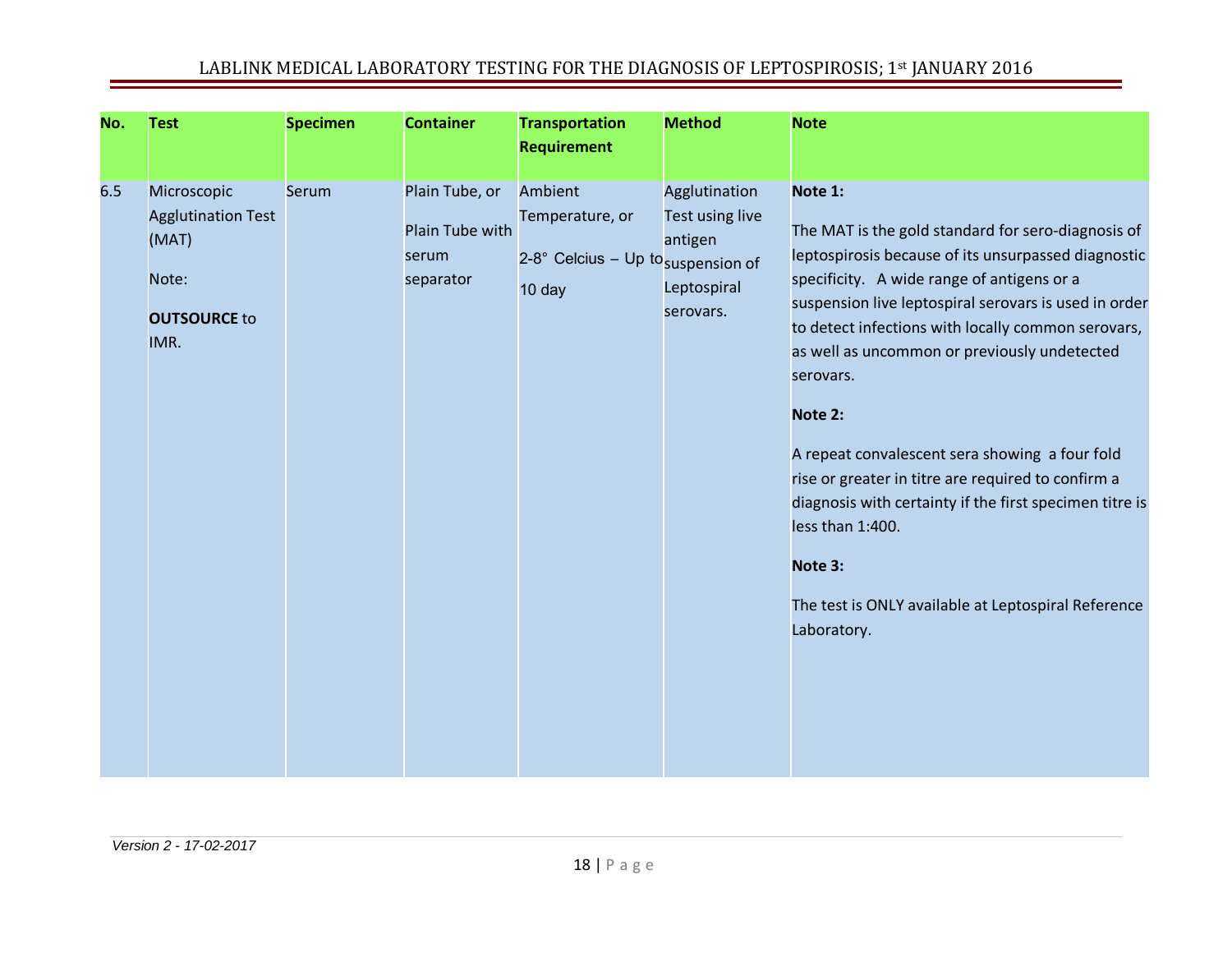| No. | <b>Test</b>                   | <b>Specimen</b>                                                           | <b>Container</b>                              | <b>Transportation</b><br><b>Requirement</b> | <b>Method</b> | <b>Note</b>                                                                                                                                                                                                                                                                                                                                                                                                                                                                                                                                                                                                                                          |
|-----|-------------------------------|---------------------------------------------------------------------------|-----------------------------------------------|---------------------------------------------|---------------|------------------------------------------------------------------------------------------------------------------------------------------------------------------------------------------------------------------------------------------------------------------------------------------------------------------------------------------------------------------------------------------------------------------------------------------------------------------------------------------------------------------------------------------------------------------------------------------------------------------------------------------------------|
| 6.6 | Leptospiral Culture Blood, or | CSF, or<br><b>Other Sterile</b><br>Body Fluids, or<br>Tissue, or<br>Urine | Heparin Tube,<br><b>Sterile</b><br>Container, | Ambient                                     | Culture       | Note 1:<br>Timing of culture of different specimens depends<br>upon an accurate date of onset of symptoms, so a<br>careful history is essential.<br>Note 2:<br>Send Blood, CSF, Tissue & Peritoneal Dialysate<br>Acute Septicemic Phase; Patient presented within<br>7 days onset of febrile illness, without any prior<br>antibiotic therapy.<br>Note 3:<br>Send URINE, Early Morning First Void<br>Acute Septicemic Phase; Patient presented within<br>7 days onset of febrile illness, with prior antibiotic<br>therapy.<br>Immune Phase; Patient presented after 7 days<br>onset of febrile illness with or without prior<br>antibiotic therapy. |